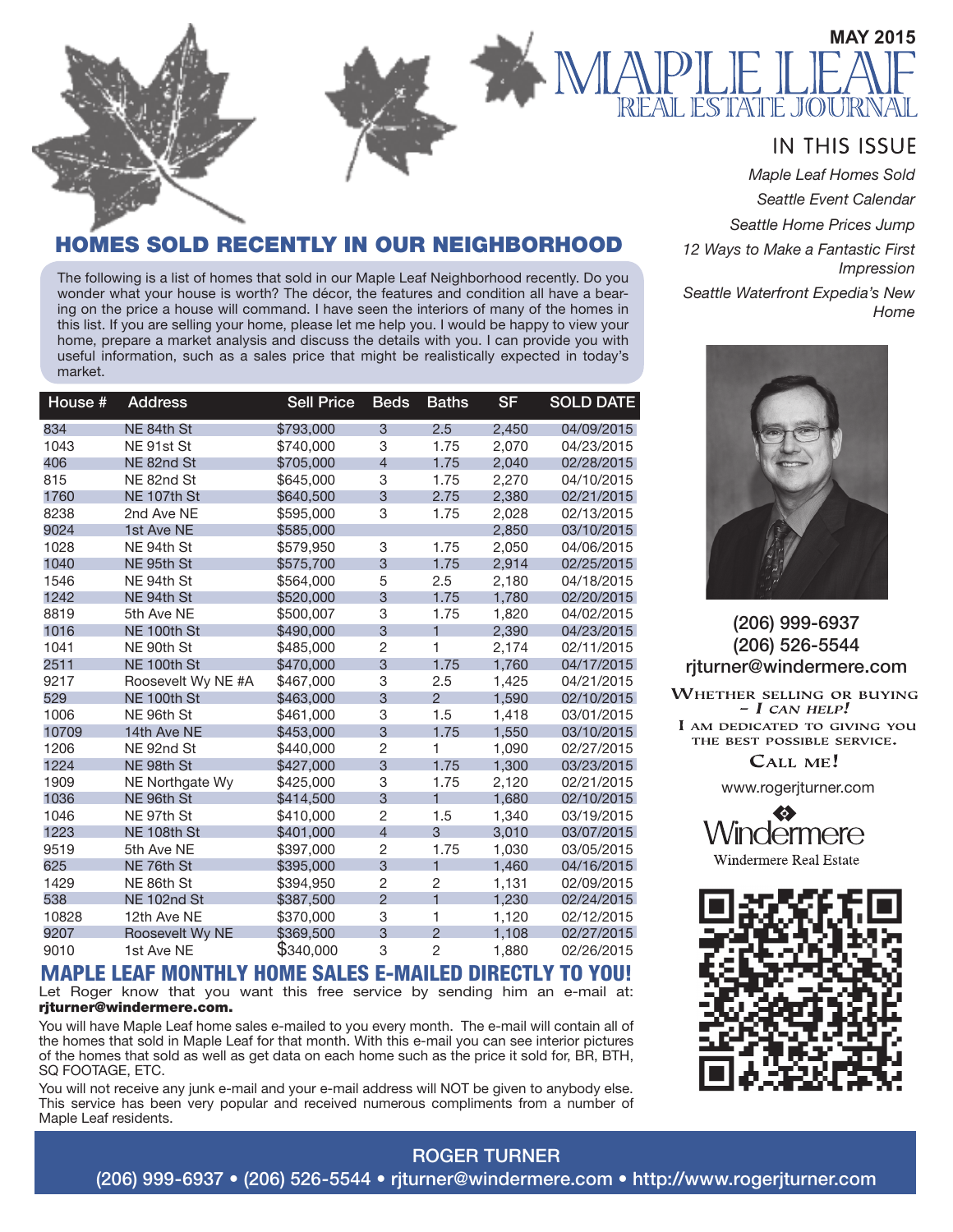#### SEATTLE CALENDAR

## ROCK AND ROLL MARATHON SERIES JUNE 13, 2015

The Rock 'n' Roll Marathon Series makes running fun. Each year, more athletes participate in Rock 'n' Roll running events than any other running series in the United States.

What started as a simple idea in 1998 – a marathon with bands along the course celebrating each participant – soon transformed the running landscape igniting the second running boom.

While entertainment and the energy of a festival weekend define the Rock 'n' Roll Marathon series experience, runners have raised more than \$310 million for participating charities shows our heart and soul.

Event weekends include a world-class Health & Fitness Expo and culminate with finish line concert featuring the biggest names in music, with past performers including Macklemore & Ryan Lewis, Pitbull, Goo Goo Dolls, All-American Rejects, Flo-Rida, Train and Lady Antebellum.

In 2014, the Remix Challenge was born, and runners can now earn extra bling by completing two days of running in 11 cities. Runners who participate in multiple cities each year can also qualify for Heavy Medal awards, Limited Edition medals and a coveted spot in our Hall of Fame.

Whether running your 10th marathon, third half marathon, first 5K or supporting a runner who has overcome the odds, we bring the best of the active lifestyle experience to a 100,000 sqft trade show, superb course execution, and a relentless pursuit of excellence.

# Home Prices in Seattle Jump 18.9 Percent from Year Ago

*Source: Seattle Times April 6, 2015*

Seattle's median price jumped to \$535,000 in March, rising much faster in the past 12 months than the median price in Bellevue. The median price of Seattle homes sold in March rose 18.9 percent over the year to \$535,000 — the biggest jump in at least five years. The number of available homes for sale has been at historic lows in recent months, helping drive up prices.

While the level of homes listed for sale dropped almost 23 percent in March from the same month last year, the number of pending sales — mutual purchase agreements that haven't closed yet — jumped 19 percent for the same period, according to figures reported Monday by the Northwest Multiple Listing Service (MLS).

OB Jacobi, president of Windermere Real Estate, says current homeowners often are unwilling to put their homes on the market until they can secure their next one, whether it is an upgrade or a downsize. "It is a little bit of a chicken and an egg thing," he said. "People know their home is going to sell, but they don't know that they will find a place ... so they are not willing to put their house on the market."

Some brokers expect the pressure on Seattle prices will continue with Expedia's announcement of plans to relocate about 3,000 employees from Bellevue to its new headquarters in Seattle. For King County as a whole, the median price in March rose 6.1 percent over the year to \$440,250. Active listings dropped almost 16percent, while sales increased 18 percent. While Seattle saw the largest gain in median price for single-family homes in King County, the Eastside saw the smallest, increasing only 5.4 percent to \$632,554.

But active listings on the Eastside dropped 13.5 percent in March while sales and pending sales both increased more than 15 percent. Inventory stood at only 1.5 months — better than Seattle's, but not by much. Southeast King County saw the largest gain in home sales, jumping 43.5 percent, with a median price of \$319,251.

In the condo market, meanwhile, the median price among closed sales in King County last month was \$269,600, up 7.8 percent over the year. In Seattle, King County's most expensive submarket for condos, median price was up 15 percent over the year to \$328,000. The Eastside increased 11.3 percent to \$305,000. North King County, on the other hand, fell almost 30 percent to \$155,000.

The importance buyers place on different features can vary by region, but examples might include a particularly pleasing view, artisan-quality interior detailing, outdoor entertaining space, or exceptional landscaping.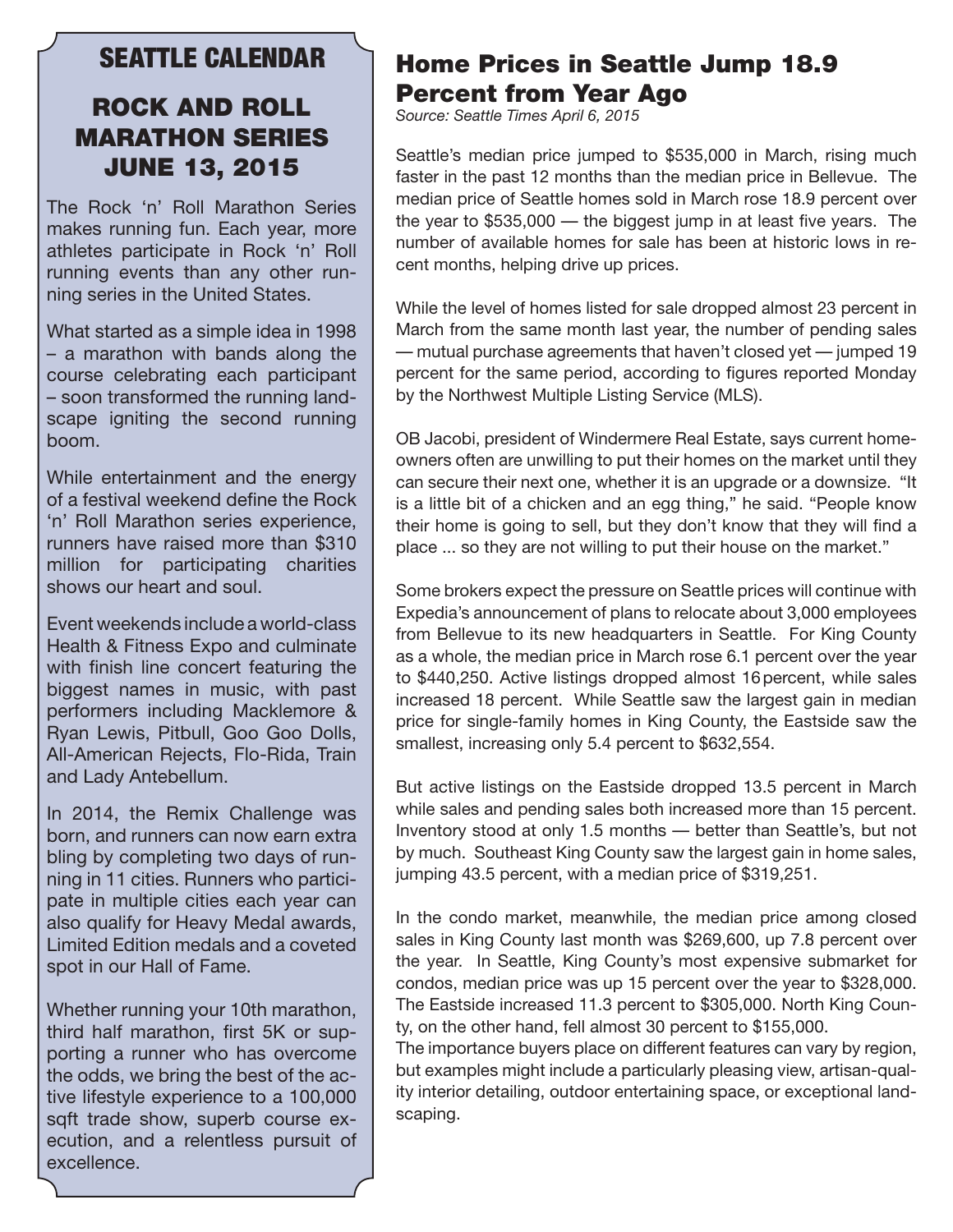## 12 Ways to Make a Fantastic First Impression on Buyers

*Source: Realtor.com*

When selling your home, first impressions count. You may not be able to tell a book by its cover, but you'll likely pay more for a book if the cover is charming and attractive.

If your home is for sale, or soon will be, creating a positive first impression is one of the most important things you can do. Thankfully, it's not hard. Here are 12 steps you can take; most of them fall under simple maintenance and organization, but some of them could possibly help you decide when it's time to move.

1. Go outside. Mow the law, prune bushes, remove dead tree branches, and get rid of outdoor furniture you don't plan to take with you.

2. Clean the front door and lintels, or paint them if necessary.

3. Check for leaks throughout the house. A drip may not seem important, but it could suggest poor maintenance elsewhere in the house. Don't leave room for doubt in a buyer's mind.

4. Clean out closets and storage areas. Donate old clothes and furniture to local charities. This will create a sense of greater space in the home, and mean fewer items to move.

5. Professionally clean the carpets. This is especially important if the carpeting will remain for the new owners.

6. Flip every switch to make sure the electrical works throughout the house. Prospective home buyers will do this. Fix any switches that need help.

7. Caulk around tubs and sinks. New caulk looks better than old caulk, and you'll also prevent those tricky leaks.

8. Replace lightbulbs that don't work and use as much wattage as the fixture will take. Good illumination makes your home seem light and airy.

9. Tour the property from the perspective of a first-time visitor. Is there anything that may seem uncomfortable to visitors? The 30-year-old green shag carpeting can be off-putting and mirrors in poorly lit basements can be dangerous, for example.

10. Clean out medicine cabinets. Remove out-of-date items, and consider removing prescription pills when buyers visit. Buyers might look in every nook and open every door. No one wants to be embarrassed by what they find.

11. If you have a pet, make arrangements to have it elsewhere when your home is being shown. Some people have allergies. No one wants to be barked or pawed at when they enter.

12. Ask your broker to examine the property for specific showing tips to make your home more attractive when compared to others in the area.

### HONK! FEST WEST **SEATTLE** June 18 7:00 pm June 21 5:00 pm

HONK! Fest West is a free, threeday, community-supported music festival devoted to marching bands, drum corps, samba lines, and anything acoustic and mobile that makes a ruckus. We revel in celebration of street band culture by taking joy and music to the streets and parks of Seattle.

ALWAYS FAMILY FRIENDLY – AL-WAYS FREE. Fanciful costumery and audience participation are highlyencouraged!

## FENDERS ON FRONT STREET VINTAGE CAR SHOW FATHER'S DAY, SUNDAY, JUNE 21, 2015

The Downtown Issaquah Association proudly presents the 10th Annual Fenders on Front Street Car show Father's Day Sunday, June 21 2015. This FREE vintage car show begins at 8:00am and runs until 3:00pm.

Thousands of visitors stroll down Front Street to admire hundreds of vintage and classic cars. It will be a fun-filled Father's Day event with participants coming from across the state to show their classic cars. There will be live music, family activities, a trophy and award ceremony with MC Lance Lambert and an afternoon cruise to Triple XXX.